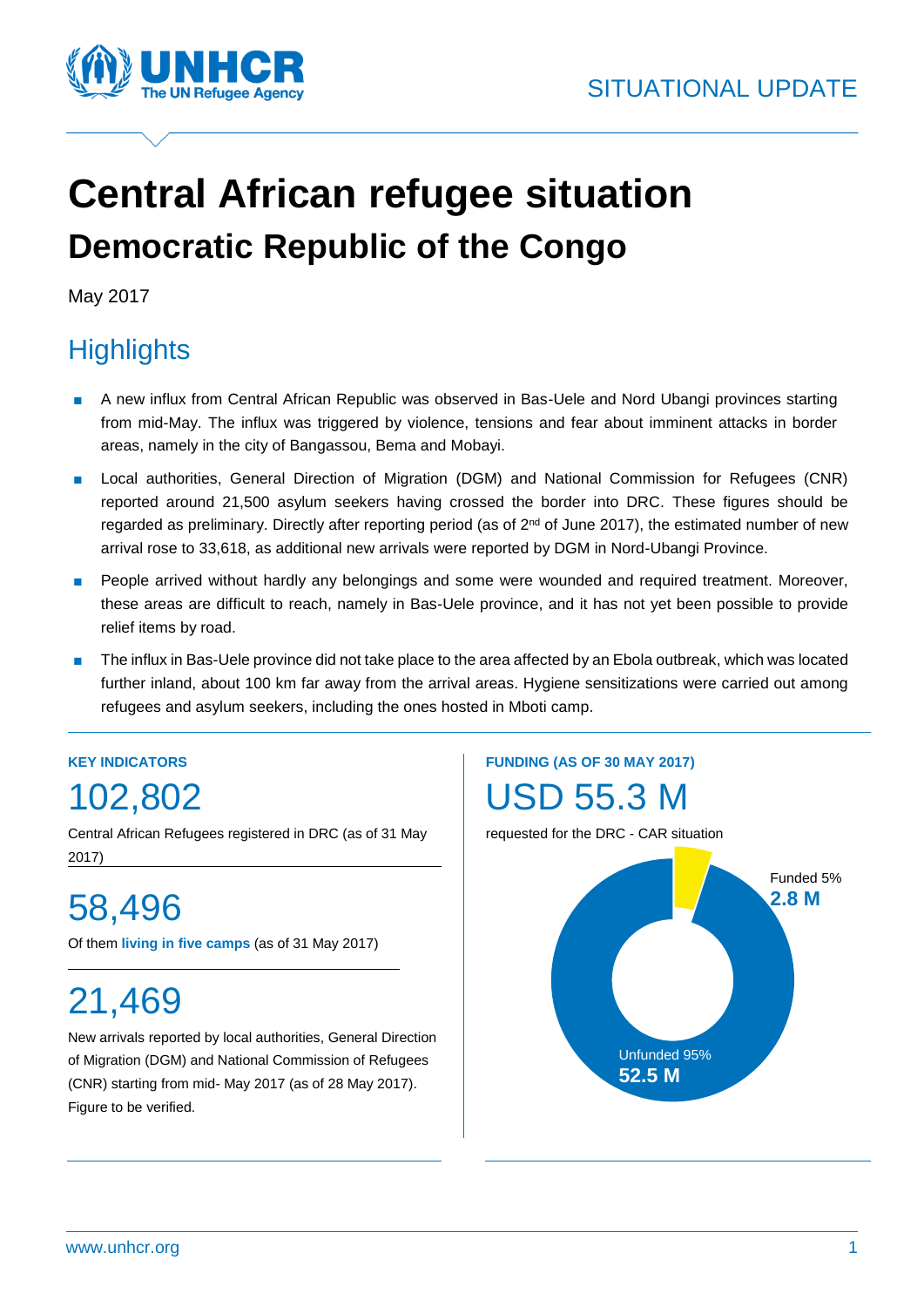

## Operational Context

In the aftermath of the attack to the city of Bangassou in Central African Republic, fear of spillover and alleged movements of armed groups along the border pushed thousands of Central Africans to seek asylum in DRC.

The influx spread panic among local population living along the border in DRC who feared infiltration of armed elements.

Congolese army (FARDC) carried out a border monitoring mission starting from 17th May in South Ubangi province along Ubangi River in Libenge territory.



*A family from Central African Republic hosted in the village of Ndiambesembi (Mobayi, Mbongo territory, Nord – Ubangi province) ©UNHCR*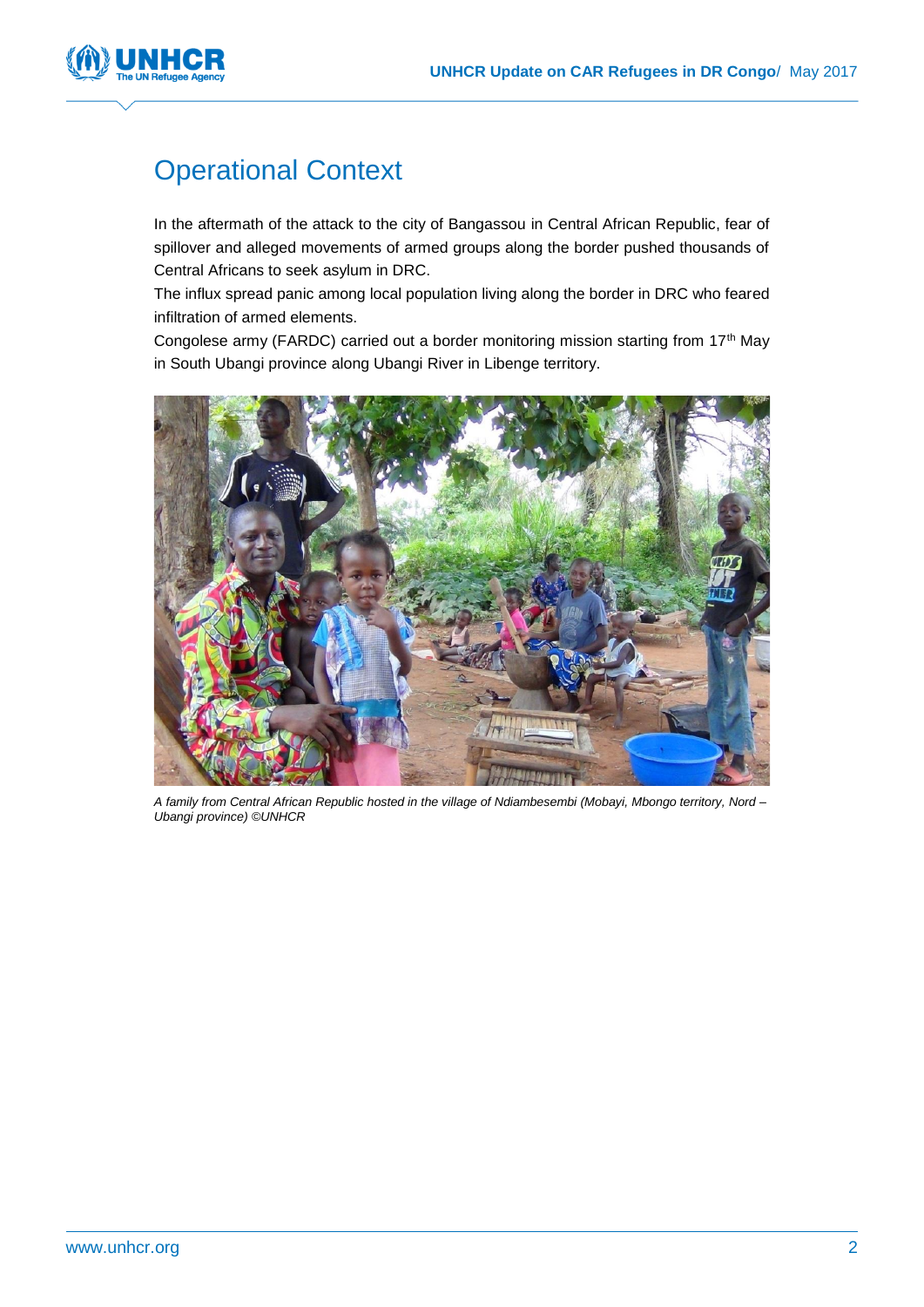



*UNHCR staff discussing with asylum seekers during assessment mission in Yakoma © UNHCR/P. Muhima*

### **Achievements**



#### **Achievements and Impact**

- Joint UNHCR CNR missions were carried out in border areas where new arrivals had been signalled (Yakoma, Mobayi-Mbongo and Bondo territory). Most of the asylum seekers are women and children. Coexistence seemed to be peaceful so far nevertheless precarious condition can expose them to protection risks.
- A joint mission to Yakoma and sorroundings (Yakoma territory, Nord-Ubangi province), was carried out on on 17 – 19 May 2017 together with local authorities, police and the army. Asylum seekers were hosted with local families and in abandoned hangars but they had insufficient access to water, sanitation, health care, food.
- The joint mission to Mobayi Mbongo territory (Nord-Ubangi) took place on 18<sup>th</sup> May. Asylum seekers arrived in this territory in smaller number and are hosted with local families, public buildings and churches. Most of them are women and children. They had insufficient access to water, sanitation health care and food.
- CNR is preparing pre-registration mission to arrival areas.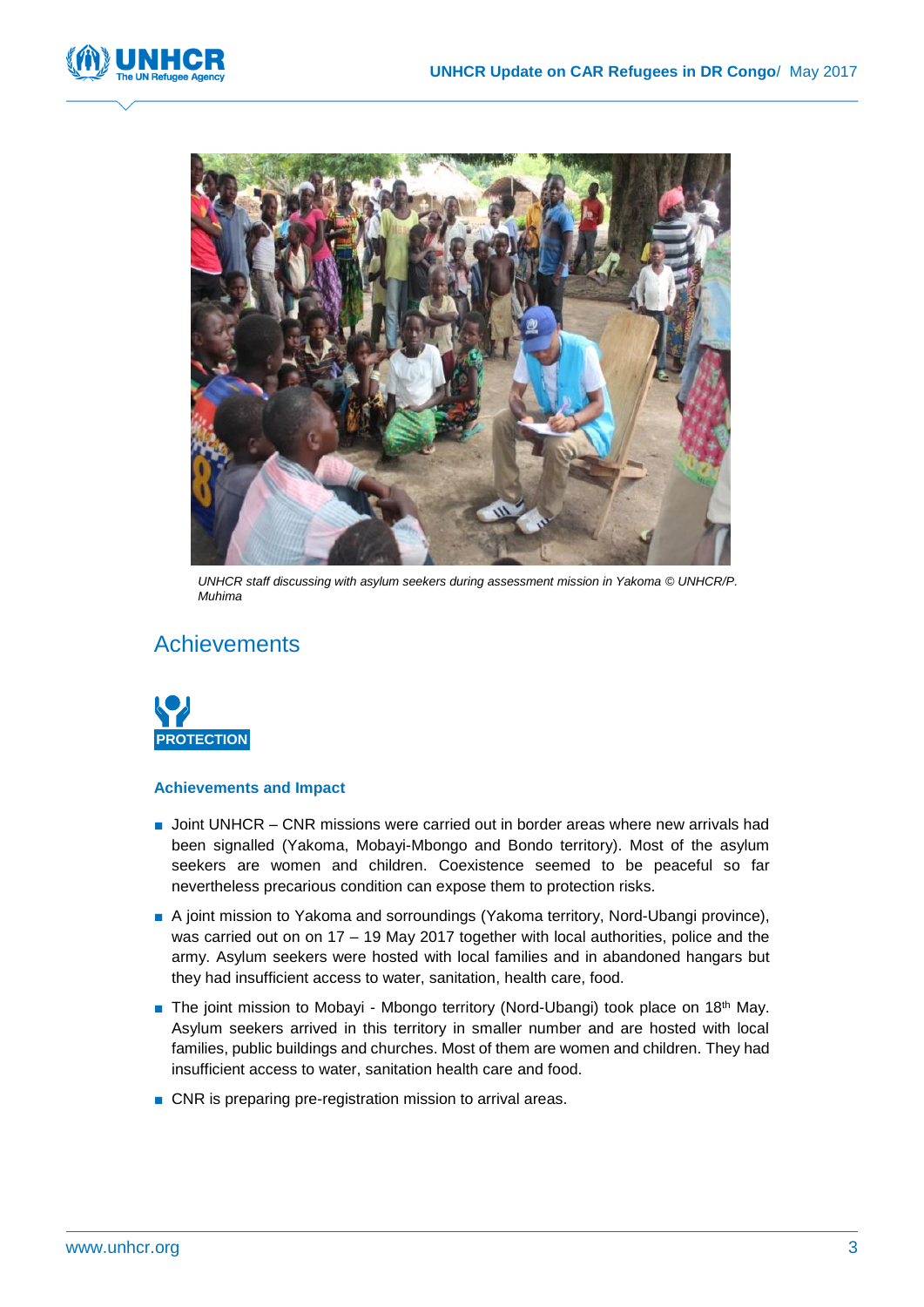



#### **Achievements and Impact**

■ Teaching in Mboti School (serving Mboti camp, Ango territory, Bas-Uele province) resumed after strike of teachers due to non-payment of salaries for the month of April 2017.



#### **Achievements and Impact**

- DRC government declared Ebola epidemic in the Likati Health Zone (Aketi territory, Bas-Uele province), after three deaths and several suspected cases. The contaminated area is further inland from the areas hosting CAR refugees. Medical partner ADES sensitized community leaders and distributed information material on the symptoms of the disease and prevention measures. More than 3,500 persons had been reached.
- On 24<sup>th</sup> May, UNHCR handed over to Zongo municipality a medical imaging center built with support of partner AIRD at the Saint Joseph Hospital. This center, along with nutritional center built in 2014, is meant to support the community of Zongo (refugees and locals) with healthcare services that are not available elsewhere in the area.



#### **Achievements and Impact**

■ Refugees hosted in Inke camp received cash grants to purchase food of their choice, as it is done already in other camps hosting CAR refugees. Distribution for the month of May was carried out in the five camps without any incident.



#### **Achievements and Impact**

■ In Bili camp, 86 shelters out of 100 planned were completed, as well as all the 65 latrines planned. The shelter and latrines are realized by refugee themselves with support of partner AIRD on a voluntary basis. Refugee received a cash grant as reimbursement for the costs of the constructing material.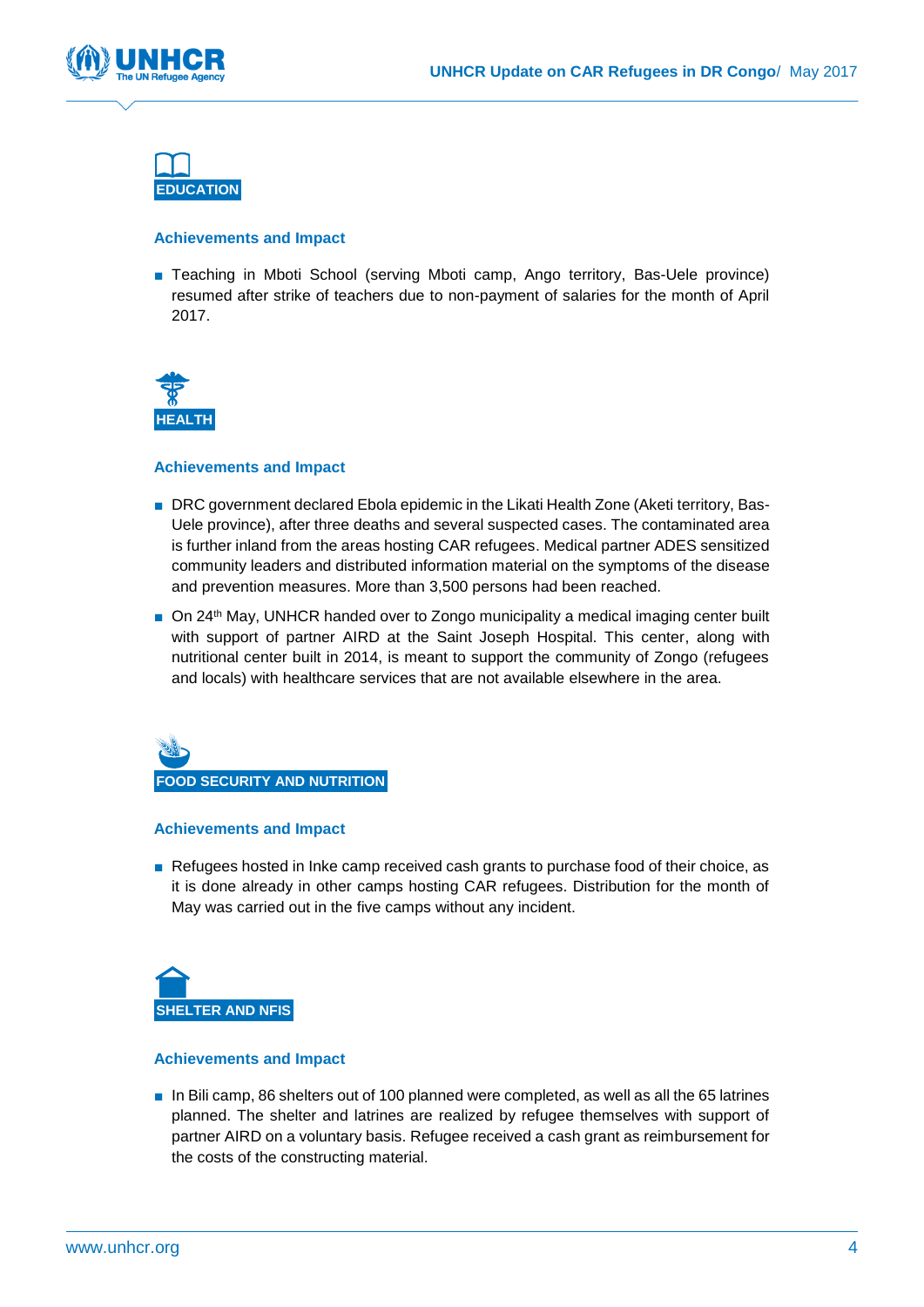



#### **Achievements and Impact**

■ On 10<sup>th</sup> May, a refugee woman of 88 years old was assisted by UNHCR and CNR to safely return to her hometown Bangui (CAR). Her daughter, came to DRC to look for her. She benefitted from medical escort by medical partner ADES as her health is fragile. She was hosted in Inke camp since 2013, when she fled violence in her country.



#### **Achievements and Impact**

- Areas where new arrivals are settled are difficult to reach, namely in Bas-Uele province, and it has not yet been possible to provide relief items by road. Possibility to benefit from MONUSCO airlift was asked in order to overcome inaccessibility due to the bad road condition, which is exacerbated during the current rainy season, and the instable security situation. Non-food items for 10,000 people were made available from UNHCR Uganda and were being transported to Dungu (Haut-Uele). Solutions for their onward transport – either by air or road – are currently being evaluated.
- Five containers of clothing, donated by the Japanese fashion firm UNIQLO, together with other donors, reached Zongo in order to be distributed.



*Agnès Boando, 88 years old, refugee from Bangui (CAR) was assisted to return to her hometown ©UNHCR/G.Nentobo*